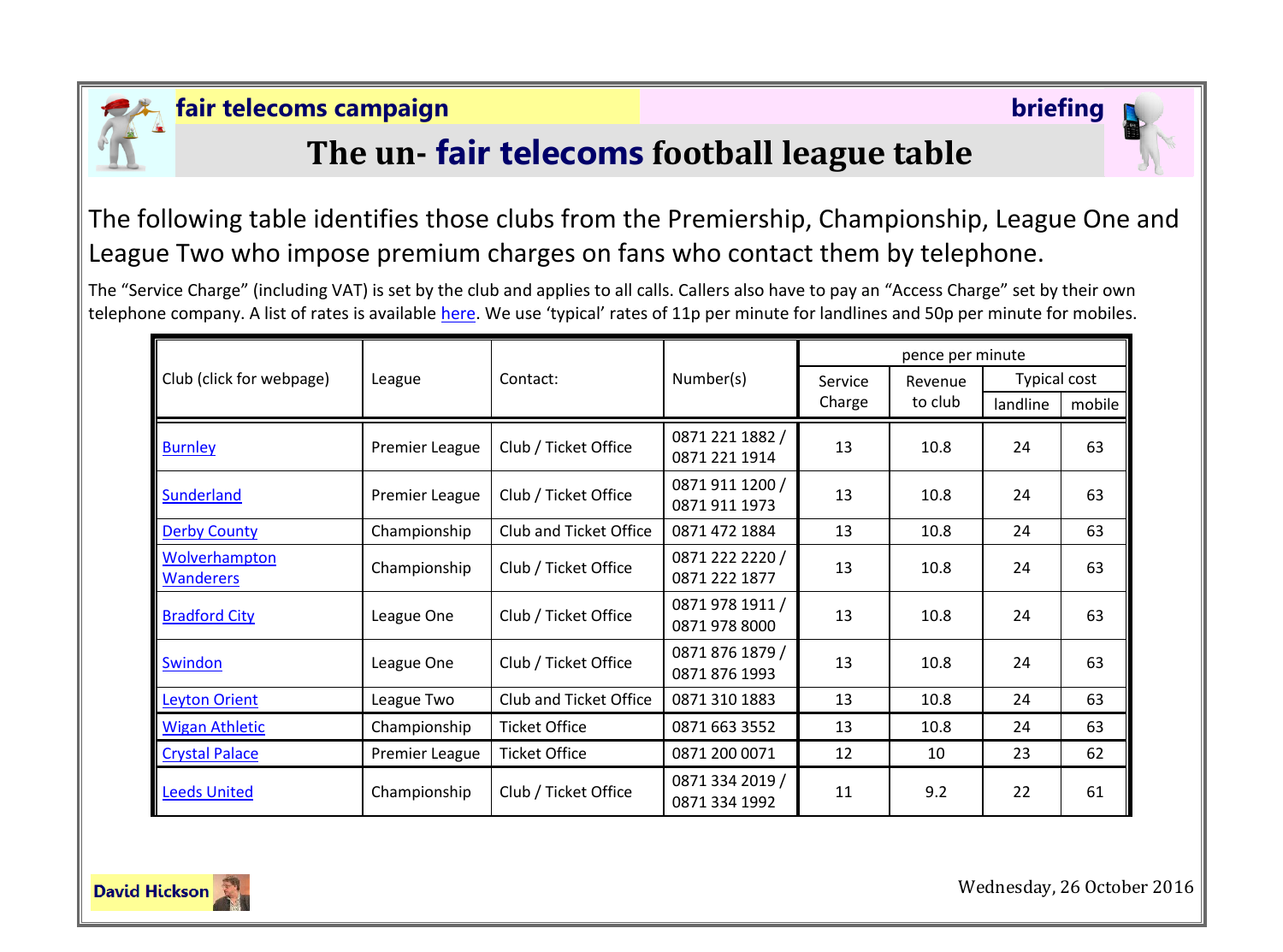

## **fair telecoms campaign briefing**



# **The un- fair telecoms football league table**

|                                 | League                | Contact:               | Number(s)                        | pence per minute |         |                     |        |
|---------------------------------|-----------------------|------------------------|----------------------------------|------------------|---------|---------------------|--------|
| Club (click for webpage)        |                       |                        |                                  | Service          | Revenue | <b>Typical cost</b> |        |
|                                 |                       |                        |                                  | Charge           | to club | landline            | mobile |
| Middlesbrough                   | <b>Premier League</b> | Club / Ticket Office   | 0844 499 6789 /<br>0844 499 1234 | 7                | 5.8     | 18                  | 57     |
| Fulham                          | Championship          | Club / Ticket Office   | 0843 208 1222 /<br>0843 208 1234 | $\overline{7}$   | 5.8     | 18                  | 57     |
| <b>Newcastle United</b>         | Championship          | Club and Ticket Office | 0844 372 1892                    | $\overline{7}$   | 5.8     | 18                  | 57     |
| <b>Rotherham United</b>         | Championship          | Club / Ticket Office   | 0844 414 0733 /<br>0844 414 0754 | 7                | 5.8     | 18                  | 57     |
| <b>Bolton Wanderers</b>         | League One            | Club and Ticket Office | 0844 871 2932                    | $\overline{7}$   | 5.8     | 18                  | 57     |
| Rochdale                        | League One            | Club and Ticket Office | 0844 826 1907                    | 7                | 5.8     | 18                  | 57     |
| Liverpool                       | Premier League        | <b>Ticket Office</b>   | 0843 170 5555                    | $\overline{7}$   | 5.8     | 18                  | 57     |
| <b>Swansea City</b>             | <b>Premier League</b> | <b>Ticket Office</b>   | 0844 815 6665                    | $\overline{7}$   | 5.8     | 18                  | 57     |
| <b>Brighton and Hove Albion</b> | Championship          | <b>Ticket Office</b>   | 0844 327 1901                    | $\overline{7}$   | 5.8     | 18                  | 57     |
| <b>Norwich City</b>             | Championship          | <b>Ticket Office</b>   | 0844 826 1902                    | $\overline{7}$   | 5.8     | 18                  | 57     |
| <b>Queens Park Rangers</b>      | Championship          | <b>Ticket Office</b>   | 0844 477 7007                    | $\overline{7}$   | 5.8     | 18                  | 57     |
| <b>Millwall</b>                 | League One            | <b>Ticket Office</b>   | 0844 826 2004                    | $\overline{7}$   | 5.8     | 18                  | 57     |
| <b>Southend United</b>          | League One            | <b>Ticket Office</b>   | 08444 77 00 77                   | $\overline{7}$   | 5.8     | 18                  | 57     |
| <b>Blackpool</b>                | League Two            | <b>Ticket Office</b>   | 0844 847 1953                    | $\overline{7}$   | 5.8     | 18                  | 57     |
| Carlisle                        | League Two            | <b>Ticket Office</b>   | 0844 371 1921                    | 7                | 5.8     | 18                  | 57     |
| Southampton                     | <b>Premier League</b> | Club / Ticket Office   | 0845 688 9448 /<br>0845 688 9288 | 3                | 2.5     | 14                  | 53     |
| <b>Brentford</b>                | Championship          | Club and Ticket Office | 0845 345 6442                    | 3                | 2.5     | 14                  | 53     |
| <b>Cardiff City</b>             | Championship          | Club / Ticket Office   | 0845 365 1115 /<br>0845 345 1400 | 3                | 2.5     | 14                  | 53     |



Wednesday, 26 October 2016